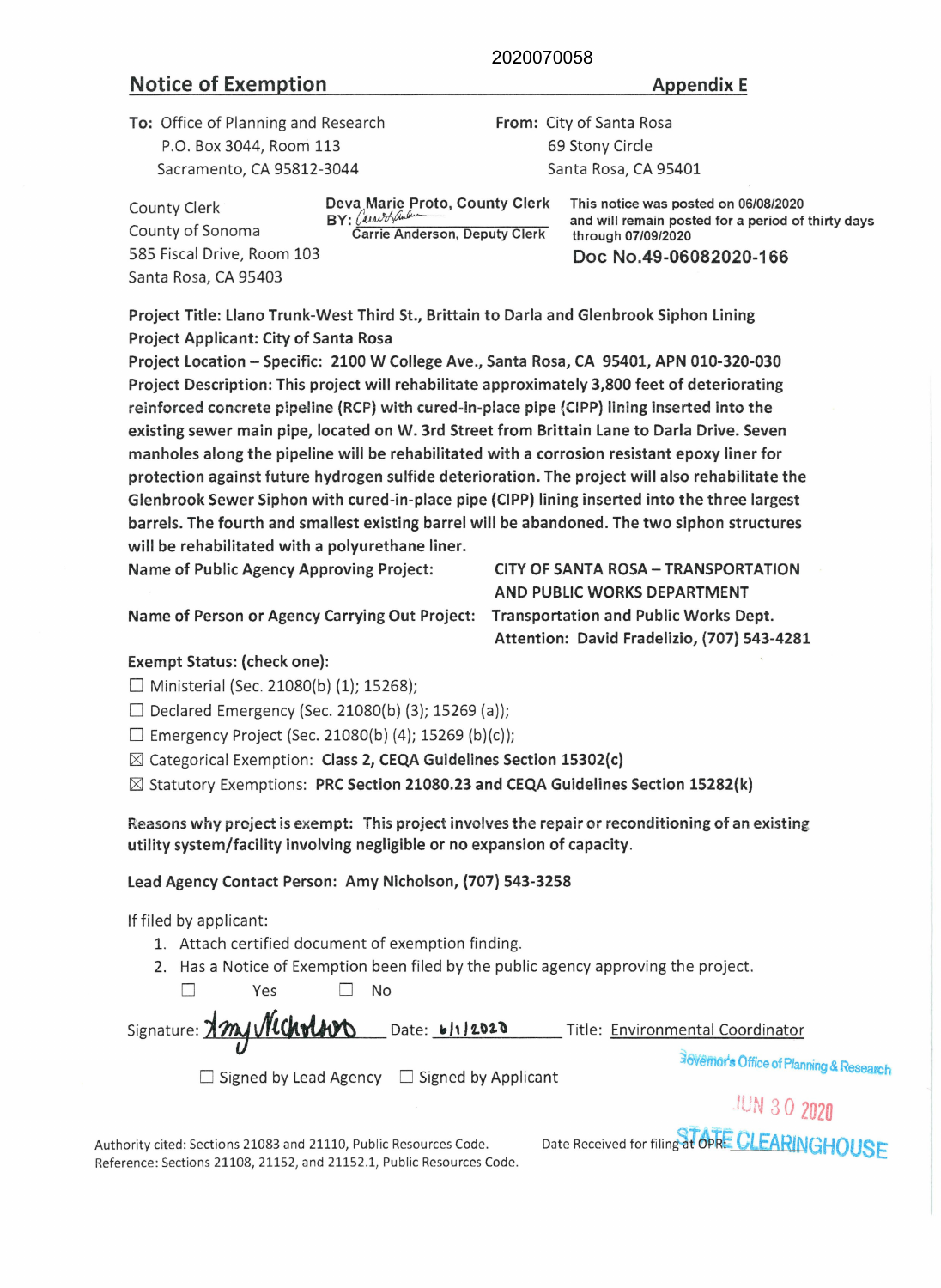

 $\hat{\mathcal{A}}$ 

|                                                                                                                                                                                                     |                                                                                          | <b>RECEIPT NUMBER:</b><br>49-06082020-166 |                                      |                                           |                                            |
|-----------------------------------------------------------------------------------------------------------------------------------------------------------------------------------------------------|------------------------------------------------------------------------------------------|-------------------------------------------|--------------------------------------|-------------------------------------------|--------------------------------------------|
|                                                                                                                                                                                                     |                                                                                          |                                           |                                      |                                           | STATE CLEARINGHOUSE NUMBER (If applicable) |
| SEE INSTRUCTIONS ON REVERSE. TYPE OR PRINT CLEARLY.                                                                                                                                                 |                                                                                          |                                           |                                      |                                           |                                            |
| <b>LEAD AGENCY</b><br>CITY OF SANTA ROSA                                                                                                                                                            | <b>LEADAGENCY EMAIL</b>                                                                  | <b>DATE</b><br>06/08/2020                 |                                      |                                           |                                            |
| COUNTY/STATE AGENCY OF FILING<br>SONOMA                                                                                                                                                             |                                                                                          |                                           | <b>DOCUMENT NUMBER</b><br>20-0608-03 |                                           |                                            |
| PROJECT TITLE<br>LLANO TRUNK-WEST THIRD ST., BRITTAIN TO DARLA AND GLENBROOK SIPHON LINING                                                                                                          |                                                                                          |                                           |                                      |                                           |                                            |
| PROJECT APPLICANT NAME<br>CITY OF SANTA ROSA                                                                                                                                                        | <b>PROJECT APPLICANT EMAIL</b>                                                           |                                           |                                      | <b>PHONE NUMBER</b><br>$(707)$ $543-3258$ |                                            |
| PROJECT APPLICANT ADDRESS<br>69 STONY CIR                                                                                                                                                           | <b>CITY</b><br>SANTA ROSA                                                                | <b>STATE</b><br>CA                        |                                      | ZIP CODE<br>95401                         |                                            |
| <b>PROJECT APPLICANT</b> (Check appropriate box)<br>School District<br>X   Local Public Agency                                                                                                      | Other Special District                                                                   |                                           | <b>State Agency</b>                  |                                           | <b>Private Entity</b>                      |
| <b>CHECK APPLICABLE FEES:</b><br>$\Box$ Environmental Impact Report (EIR)<br>Mitigated/Negative Declaration (MND)(ND)<br>Certified Regulatory Program (CRP) document - payment due directly to CDFW |                                                                                          | \$3,343.25<br>\$2,406.75<br>\$1,136.50    |                                      |                                           | $\frac{1}{2}$<br>$\qquad \qquad \bullet$   |
| $[3]$ Exempt from fee<br>$X$ Notice of Exemption (attach)<br>$\Box$ CDFW No Effect Determination (attach)<br>$\Box$ Fee previously paid (attach previously issued cash receipt copy)                |                                                                                          |                                           |                                      |                                           |                                            |
| □ Water Right Application or Petition Fee (State Water Resources Control Board only)<br>X County documentary handling fee<br>$\Box$ Other                                                           |                                                                                          |                                           | \$<br>\$                             |                                           | \$50.00                                    |
| <b>PAYMENT METHOD:</b><br>$\Box$ Check<br>$\boxtimes$ Other<br>$\Box$ Credit<br>Π Cash                                                                                                              |                                                                                          | <b>TOTAL RECEIVED</b>                     |                                      |                                           | \$50.00                                    |
| <b>SIGNATURE</b><br>X Carriot ander                                                                                                                                                                 | AGENCY OF FILING PRINTED NAME AND TITLE<br>Carrie Anderson, Deputy County Clerk-Recorder |                                           |                                      |                                           |                                            |

 $\sim$ 

 $\label{eq:2.1} \begin{split} \mathcal{L}_{\text{max}}(\mathcal{L}_{\text{max}}) = \mathcal{L}_{\text{max}}(\mathcal{L}_{\text{max}}) \end{split}$